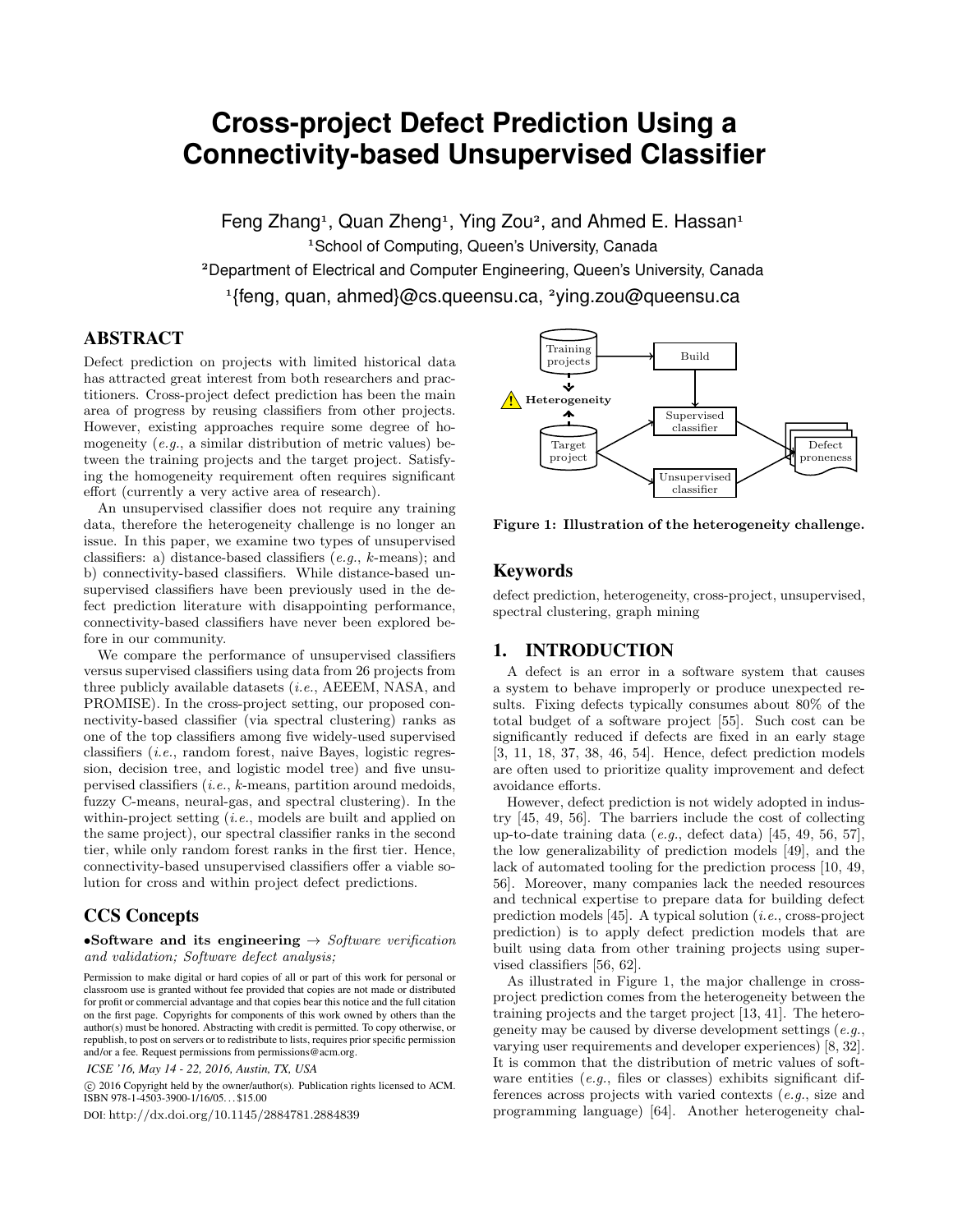lenge in cross-project prediction, as pointed out recently by Nam and Kim [40], is that different projects may have different sets of metrics all together.

To mitigate such challenges, an unsupervised classifier could be used. As shown in Figure 1, such classifiers do not require any training data, and are therefore by nature free of the challenges that are due to heterogeneity of the training and target projects. However, distance-based unsupervised classifiers (e.g., k-means) have shown disappointing performance for within-project defect prediction (e.g., [65]).

In this study, we propose to apply a connectivity-based unsupervised classifier that is based on spectral clustering [43, 59]. Unlike distance-based unsupervised classifiers that partition the data based on Euclidean distance, spectral clustering considers the connectivity among all entities and therefore has many advantages [33]. In defect prediction, the connectivity among software entities can be determined by their similarity in metric values. Our key intuition for exploring spectral clustering is that defective entities tend to cluster around the same neighbourhoods  $(i.e.,$  clusters), as observed as well by by Menzies et al. [35] and Bettenburg et al. [4] in their work on local prediction models.

To evaluate the feasibility of using unsupervised classifiers for cross-project prediction, we perform an experiment using three publicly available datasets  $(i.e., AEEEM [14],$ NASA [42], and PROMISE [29]) that include 26 projects in total. Our major findings are presented as follows:

- Unsupervised classifiers underperform supervised classifiers in general. However, a connectivity-based unsupervised classifier  $(i.e., via spectral clustering)$  can compete with supervised classifiers.
- In the cross-project setting, our proposed spectral clustering based classifier achieves a median AUC value of 0.71, and ranks as one of the top classifiers.
- In the within-project setting, our spectral clustering based classifier ranks in the second tier, the same as three commonly used supervised classifiers (i.e., logistic regression, logistic model tree, and naive Bayes). The random forest classifier appears in the first rank.
- A deeper investigation confirms our intuition that defective entities have significantly stronger connections with other defective entities than with clean entities.

As a summary, we propose to tackle cross-project predictions from a different perspective, i.e., using a connectivitybased unsupervised classifier. Our spectral classifier is relatively simple (the implementation with 17 lines of R code is provided in Appendix A). Moreover, our spectral classifier is unsupervised, therefore it can be applied on a project without training data.

Paper organization. Section 2 presents the background and related work. In Section 3, we describe details of our spectral classifier. Experimental setup and case study results are presented in Sections 4 and 5, respectively. Section 6 closely examines the defect data in order to better understand the strong performance of our spectral classifier. The threats to validity of our work are discussed in Section 7. We conclude the paper and provide insights for future work in Section 8.



Figure 2: A typical process to do defect prediction using an unsupervised classifier.

# 2. BACKGROUND AND RELATED WORK

In this section, we first present the related work on crossproject defect prediction and unsupervised defect prediction. We then describe essential backgrounds on unsupervised classifiers.

#### 2.1 Cross-project Defect Prediction

Prior attempts for cross-project defect prediction often resulted in disappointing performance  $(e.g., [23, 48, 57, 66]).$ The major challenge is the heterogeneous distribution of metric values between the training projects and the target project [13, 41].

To reduce the heterogeneity in cross-project defect prediction, there are two major approaches:

- (1) Using a model derived from training entities that are most similar to the entities in the target project  $(e.g.,$ [26, 27, 32, 35, 57]); For instance, He et al. [26, 27] propose to filter the training set based on distributional characteristics (e.g., mean and standard deviation) of both the training and the target sets. Turhan et al. [57] propose to perform nearest neighbour filtering (NNfiltering).
- (2) Transforming the metrics of both the training projects and the target project to increase their similarity (e.g.,  $[12, 34, 41, 58]$ . For instance, Ma *et al.* [34] apply Transfer Naive Bayes (TNB), Nam et al. [41] use Transfer component analysis (TCA), Chen et al. [12] use double transfer boosting (DTB) model. Our previous work [62] proposes a context-aware rank transformation approach that transforms software metrics based on project contexts (e.g., programming language and project size), and builds a universal defect prediction model that achieves comparable performance as within-project models.

Another challenge in cross-project defect prediction is that the set of metrics is often different among projects. Nam and Kim [40] propose an approach to deal with heterogeneous sets of metrics between the training projects and the target project.

# 2.2 Unsupervised Defect Prediction

Unsupervised defect prediction predicts defect proneness without requiring access to training data. As illustrated in Figure 2, a typical process for predicting defects using an unsupervised classifier has two steps: 1) clustering software entities into  $k$  clusters (usually two clusters); and 2) labelling each cluster as a defective or clean cluster. However, there exists a limited number of studies in the literature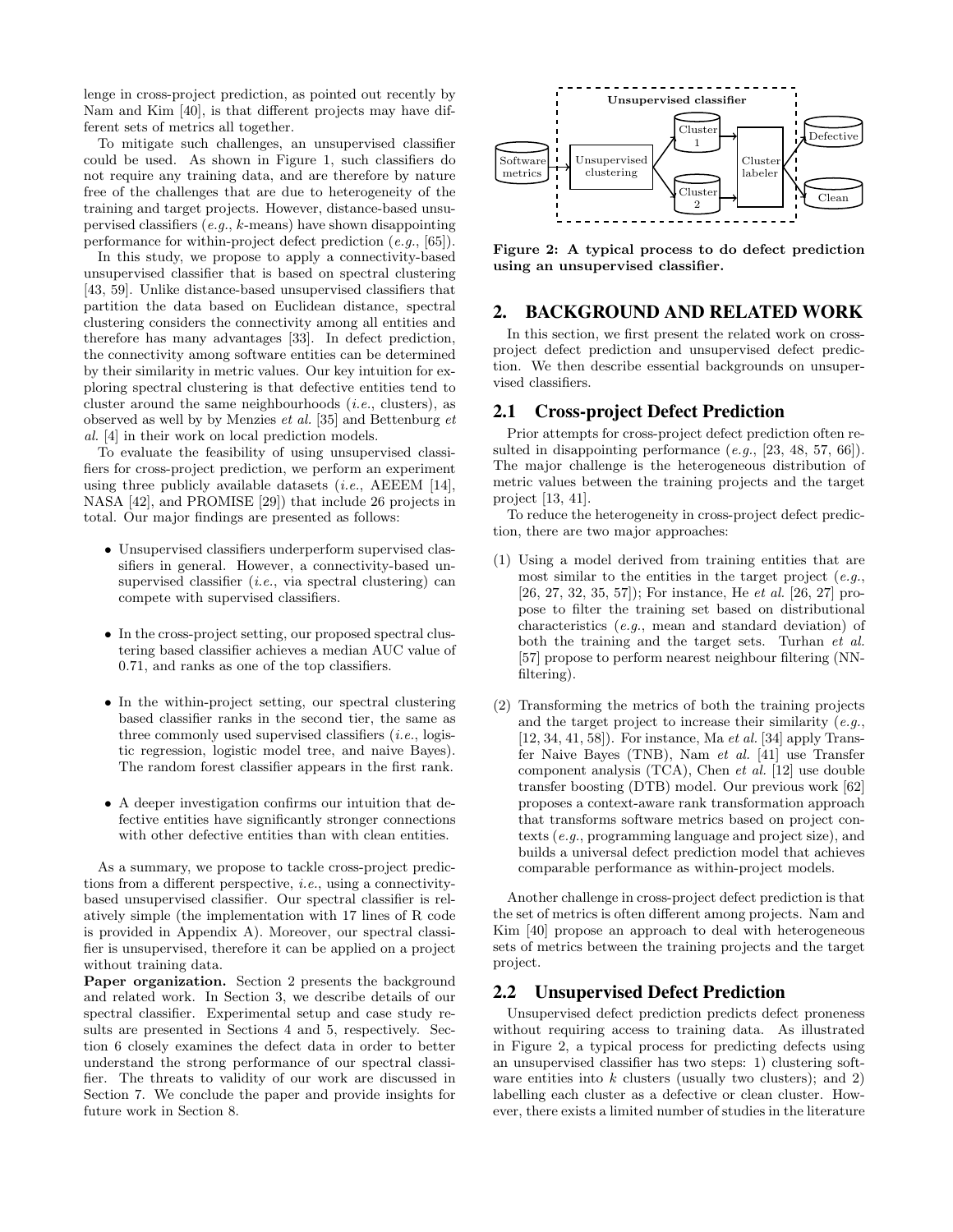on unsupervised defect prediction. One reason is that unsupervised classifiers usually underperform supervised ones (e.g., random forest and logistic regression) in terms of their predictive power.

An initial attempt to use unsupervised defect classifiers is by Zhong et al. [65] who apply k-means and neural-gas clustering in defect prediction. Zhong et al. [65] observe that a neural-gas classifier outperforms k-means in terms of predictive power, but runs slower. However, their approach requires one to specify the expected number of clusters, and involves experts to determine which cluster contains defective entities *(i.e.*, label the cluster). Catal *et al.* [9] propose to use metric values to label the clusters. Bishnu and Bhattacherjee [5] propose to apply quad trees to initialize the cluster centres of  $k$ -means clustering. In addition to  $k$ means clustering based classifiers, Abaei et al. [1] propose to use self-organizing maps (SOM) and Yang et al. [60] propose to apply the affinity propagation clustering algorithm. Recently, Nam and Kim [39] proposed to label the clusters using thresholds on selected metrics.

# 2.3 Background on Unsupervised Classifiers

Unsupervised classifiers make use of clustering methods. Clustering is a common way to explore groups of similar entities. Frequently applied clustering methods include hierarchical clustering and k-means. Hierarchical clustering produces clusters based on the structure of a similarity or dissimilarity matrix. K-means clustering is used to cluster high-dimensional data that are linearly separable [17].

In recent years, spectral clustering has become one of the most effective techniques for clustering [43, 59]. Unlike distance-based classifiers (e.g., k-means clustering) that divide a data set based on Euclidean distance, spectral clustering partitions a data set based on the connectivity between its entities. Spectral clustering is performed on a graph consisting of nodes and edges. In the context of defect prediction, each node represents a software entity (e.g., file or class). Each edge represents the connection between software entities, and its weight is measured by the similarity of metric values between its two ends.

Similarity definition. A widely used similarity is the dot product between vectors of two nodes i and j  $[2, 6, 16]$ , as shown in Equation (1).  $\overline{m}$ 

$$
w_{ij} = \mathbf{x_i} \cdot \mathbf{x_j} = \sum_{k=1}^{N} a_{ik} a_{kj}
$$
 (1)

where  $\mathbf{x}_i$  and  $\mathbf{x}_j$  denote the metric values of software entities i and j, respectively;  $a_{ik}$  is the value of the kth metric on the ith software entity, and m is the total number of metrics.

From the geometric perspective, the similarity  $w_{ij}$  can be interpreted as  $\mathbf{x_i} \cdot \mathbf{x_j} = |\mathbf{x_i}| |\mathbf{x_j}| \cos \theta_{ij}$ , where  $|x_i|$  and  $|x_j|$  are the norms, and  $\theta_{ij}$  is the angle between two vectors. It is the length of the projection of one vector onto the other unit vector.

From a correlation perspective, the similarity  $w_{ij}$  is basically the unnormalized Pearson correlation coefficient [7] between nodes i and j. Each element in vector  $x_i$  represents a metric value. It is unnormalized, since it makes little sense to normalize the values across metrics belonging to the same software entity. The similarity  $w_{ij}$  can be positive, negative or zero. A positive value indicates a positive correlation between two software entities, and a negative value indicates a negative correlation. A value of zero indicates that there is no linear correlation. It is meaningless to study the self-

| <b>Algorithm 1:</b> Spectral clustering based classifier for de- |  |  |  |
|------------------------------------------------------------------|--|--|--|
| fect prediction                                                  |  |  |  |

- Input: A matrix with rows as software entities and columns as metrics.
- Output: A vector of defect proneness of all software entities.
- 1: Normalize software metrics using z-score.
- 2: Construct a weighted adjacency matrix W.
- 3: Calculate the Laplacian matrix  $L_{sym}$ .
- 4: Perform the eigendecomposition on  $L_{sum}$ .
- 5: Select the second smallest eigenvector  $v_1$ .
- 6: Perform the bipartition on  $v_1$  using zero.
- 7: Label each cluster as defective or clean.

circle of a software entity, therefore we set the self-similarity  $(i.e., all w_{ii})$  to zero.

Spectral clustering steps. A popular algorithm for spectral clustering is to minimize the normalized cut [53]. The normalized cut is a disassociation measure to describe the cost of cutting two partitions in a graph [53]. This algorithm partitions a graph into two subgraphs to gain high similarity within each subgraph while achieving low similarity across the two subgraphs.

The input for spectral clustering is a weighted adjacency matrix that stores the similarity between each pair of nodes in the graph. There are three major steps in the algorithm:

- (1) Computing the Laplacian matrix from the weighted adjacency matrix, where the Laplacian matrix is a widely used matrix representation of a graph in graph theory;
- (2) Performing an eigendecomposition on the Laplacian matrix;
- (3) Selecting a threshold on the second smallest eigenvector to obtain the bipartitions of the graph.

# 3. OUR SPECTRAL CLASSIFIER

In this section, we describe details on our spectral clustering based classifier (see Algorithm 1). The  $R$  implementation of our spectral classifier consists of 17 lines of code (see Appendix A).

## 3.1 Preprocessing Software Metrics

Software metrics have varied scales. Hence, software metrics are often normalized before further processing [24, 41, 44]. For instance, Nam et al. [41] find that applying z-score to normalize software metrics can significantly improve the predictive power of defect prediction models. The advantage of z-score is that a normalized software metric has a mean value of zero and a variance of one.

Our spectral classifier uses the z-score for the normalization of each metric. We use  $y_j$  to denote a vector of values of the *jth* metric in a project. Then  $\mathbf{y_j} = \{a_{1j}, \ldots, a_{nj}\}^T$ , where *n* is the number of entities in the project, and  $a_{ij}$  is the value of the  $jth$  metric on the  $ith$  software entity. The vector **y**<sub>j</sub> is normalized as  $\hat{\mathbf{y}}_j = \frac{\mathbf{y}_j - \bar{\mathbf{y}}_j}{s}$  $\frac{-\mathbf{y}_j}{s_j}$ , where  $\bar{\mathbf{y}}_j$  is the average value of  $y_j$  and  $s_j$  is the standard deviation of  $y_j$ . This step corresponds to Line 1 in Algorithm 1.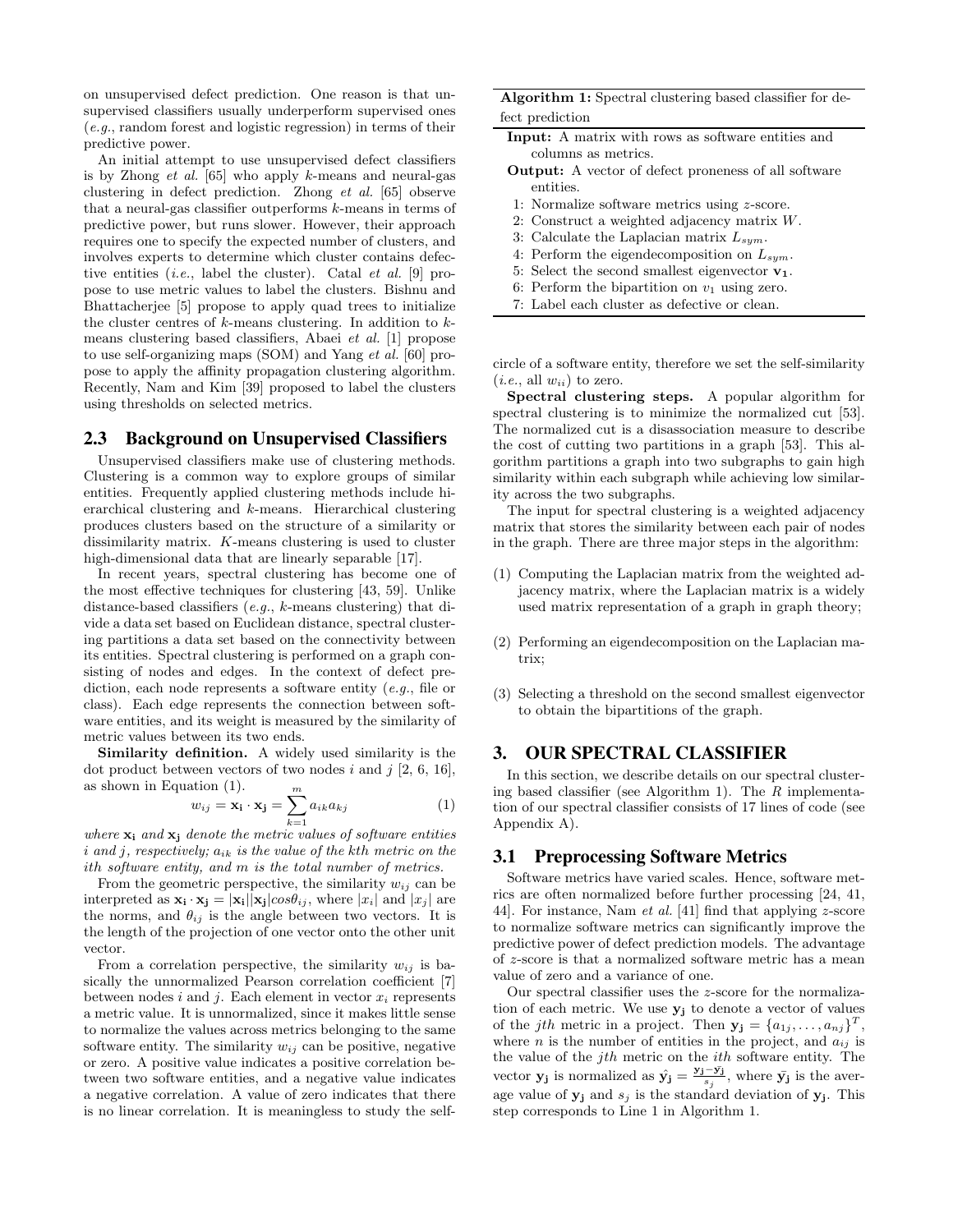# 3.2 Spectral Clustering

We now describe the three steps for spectral clustering. Step 1. The first step is to calculate the Laplacian matrix  $L_{sym}$ . The symmetric Laplacian matrix  $L_{sym}$  is derived from the adjacency matrix  $W$  that stores the similarity between each pair of software entities. The adjacency matrix W is computed directly from the normalized software metrics (i.e., Line 2 in Algorithm 1). In spectral clustering, there is usually an assumption that all values of the similarity are non-negative [36]. Hence, we set all negative  $w_{ij}$  to

zero. The symmetric Laplacian matrix  $L_{sym}$  is calculated using  $L_{sym} = I - D^{-\frac{1}{2}}WD^{-\frac{1}{2}}$  (*i.e.*, Line 3 in Algorithm 1), where the matrix  $I$  is the unit matrix with size  $n$ , the matrix D is a diagonal matrix of row sums of W, and  $D^{-\frac{1}{2}} =$  $Diag\left(\frac{1}{1^2},\ldots,\frac{1}{n^2}\right),$  where  $d_i^{-\frac{1}{2}} = \left(\sum_{j=1}^n w_{ij}\right)^{-\frac{1}{2}}$ .

Step 2. The second step is to perform the eigendecomposition on the symmetric Laplacian matrix  $L_{sym}$  (i.e., Line 4 in Algorithm 1). Eigenvalues will always be ordered increasingly [33, 53]. We follow the normalized cut algorithm by Shi and Malik [53] and use the second smallest eigenvector for clustering (*i.e.*, Line 5 in Algorithm 1). We use  $v_1$  to denote the second smallest eigenvector of  $L_{sym}$ .

Step 3. The third step is to separate all entities into two clusters. Shi and Malik [53] propose to apply a particular threshold, such as zero or median, on the second smallest eigenvector  $v_1$ . If the median is used, then 50% of entities are predicted as defective. Inspecting 50% of entities requires significant effort. Hence, we adopt zero as the threshold value of  $v_1$  (*i.e.*, Line 6 in Algorithm 1) to create two non-overlapped clusters. We use  $v_{1i}$  to denote the *ith* value of  $v_1$ , where  $i \in \{1, ..., n\}$ , and n is the total number of software entities in the given project. The value  $v_{1i}$  corresponds to the eigenvalue of the ith software entity. All entities with  $v_{1i} > 0$  create a cluster called  $C_{pos}$ , and all entities with  $v_{1i} < 0$  create the other cluster called  $C_{neq}$ . In the following subsection, we describe how to determine whether cluster  $C_{pos}$  contains defective entities, or cluster  $C_{neq}$  does.

## 3.3 Labelling Defective Cluster

The last step  $(i.e., Line 7 in Algorithm 1)$  of applying the spectral clustering based classifier in defect prediction is to label the defective cluster.

We use  $C_{defective}$  to denote the cluster that contains defective entities only, and use  $C_{clean}$  to represent the cluster that contains clean entities only.

To determine whether  $C_{pos}$  or  $C_{neg}$  is the defective cluster  $C_{defective}$  we use the following heuristic: For most metrics, software entities containing defects generally have larger values than software entities without defects. This heuristic is based on our field's extensive empirical observations on the relationship between software metrics and defect proneness. For instance, Gaffney [19] find that larger files have a higher likelihood to experience defects than smaller files. Kitchenham *et al.* [30] report that more complex files are more likely to experience defects than files with lower complexity. Similar findings are also observed in many other studies (e.g.,  $[15, 25, 39]$ .

With this heuristic in mind, we use the average row sums of the normalized metrics of each cluster to determine which cluster is defective. The row sum is the sum of all metric

values of the same entity. We compute the average row sum of all entities within each cluster (i.e., either  $C_{pos}$  or  $C_{neg}$ ). The cluster with larger average row sum is considered as the cluster containing defective entities. We label all entities within this cluster as defective (i.e.,  $C_{defective}$ ), and all the remaining entities as clean (*i.e.*,  $C_{clean}$ ).

However, the aforementioned heuristic does not necessarily work for all kinds of metrics. For instance, in the case where smaller values indicate less chance of defects, the aforementioned heuristic should be reversed. We suggest practitioners to derive the appropriate heuristic based on their set of metrics.

## 4. EXPERIMENT SETUP

In this section, we present the experimental setup to evaluate the performance of our spectral classifier.

## 4.1 Corpora

We examined data from three commonly studied datasets: AEEEM [14], NASA [42], and PROMISE [29]. The three datasets are publicly available and have been used extensively in defect prediction studies  $(e.g., [20, 22, 35, 41])$ . A brief description on each dataset and our selected metrics are presented as follows.

D1. The AEEEM dataset was prepared by D'Ambros et al. [14] to compare the performance of different sets of metrics. Accordingly, the AEEEM dataset contains the most number of metrics. In particular, it has 61 metrics, including product, process, previous-defect metrics, and entropy-based metrics.

All projects in the AEEEM dataset have 61 identical software metrics. We use all 61 metrics in our study.

D2. The NASA dataset was collected by the NASA Metrics Data Program. Shepperd et al. [51] observe that the original NASA dataset contains many repeated and inconsistent data points, and they clean up the NASA dataset. In this study, we use the cleaned NASA dataset that is available in the PROMISE repository.

In the NASA dataset, projects do not share the same set of metrics. For instance, project KC3 has 39 metrics while project JM1 has 21 metrics. Since supervised classifiers require exact the same sets of metrics, we only select the 20 metrics that are common across all of the 11 studied NASA projects.

D3. The PROMISE dataset was prepared by Jureczko and Madeyski [29]. It contains open source Java projects and has object-oriented metrics.

In the PROMISE dataset, projects do not have the same set of metrics. Hence, we select the 20 metrics that are common across all of the 10 studied PROMISE projects.

In general, the selected projects have diverse size  $(i.e.,$ having 125 to 7,782 instances) and varied percentage of defective entities (*i.e.*, ranging from  $2.1\%$  to  $63.6\%$ ). The summary of all selected projects is presented in Table 1. More details about these metrics can be found on the corresponding website of each dataset.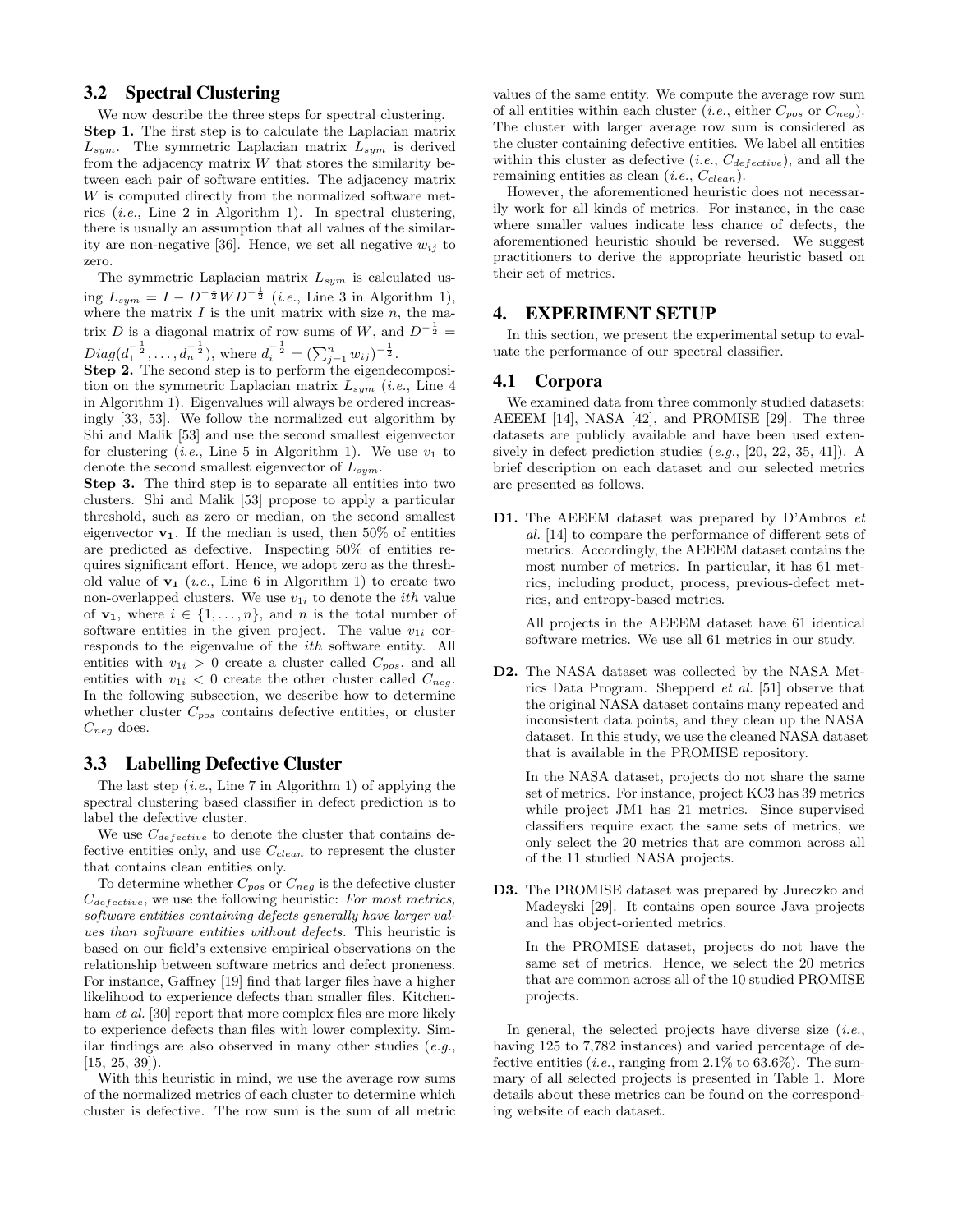|  |  |  | Table 1: An overview of the studied projects. |  |  |  |  |
|--|--|--|-----------------------------------------------|--|--|--|--|
|--|--|--|-----------------------------------------------|--|--|--|--|

| <b>Dataset</b> | Project           | $#$ of Entities | Defective |          |  |  |
|----------------|-------------------|-----------------|-----------|----------|--|--|
|                |                   |                 | (#)       | $(\%)$   |  |  |
|                | Eclipse JDT Core  | 997             | 206       | 20.7%    |  |  |
|                | Equinox           | 324             | 129       | $39.8\%$ |  |  |
| <b>AEEEM</b>   | Apache Lucene     | 691             | 64        | 9.3%     |  |  |
|                | Mylyn             | 1,862           | 245       | 13.2%    |  |  |
|                | Eclipse PDE UI    | 1,497           | 209       | 14.0%    |  |  |
|                | CM1               | 327             | 42        | 12.8%    |  |  |
|                | JM1               | 7,782           | 1,672     | 21.5%    |  |  |
|                | $_{\rm KC3}$      | 194             | 36        | 18.6%    |  |  |
|                | MC1               | 1,988           | 46        | 2.3%     |  |  |
|                | MC2               | 125             | 44        | 35.2%    |  |  |
| <b>NASA</b>    | WW1               | 253             | 27        | 10.7%    |  |  |
|                | PC1               | 705             | 61        | 8.7%     |  |  |
|                | PC2               | 745             | 16        | 2.1%     |  |  |
|                | PC <sub>3</sub>   | 1,077           | 134       | 12.4%    |  |  |
|                | PC4               | 1,287           | 177       | 13.8%    |  |  |
|                | PC <sub>5</sub>   | 1,711           | 471       | $27.5\%$ |  |  |
|                | Ant $v1.7$        | 745             | 166       | 22.3%    |  |  |
|                | Camel $v1.6$      | 965             | 188       | 19.5%    |  |  |
|                | $Ivv$ $v1.4$      | 241             | 16        | $6.6\%$  |  |  |
|                | Jedit $v4.0$      | 306             | 75        | 24.5%    |  |  |
| <b>PROMISE</b> | Log4 $j$ v1.0     | 135             | 34        | 25.2%    |  |  |
|                | Lucene $v2.4$     | 340             | 203       | 59.7%    |  |  |
|                | POI $v3.0$        | 442             | 281       | 63.6%    |  |  |
|                | Tomcat v6.0       | 858             | 77        | $9.0\%$  |  |  |
|                | Xalan v2.6        | 885             | 411       | 46.4%    |  |  |
|                | $X$ erces v $1.3$ | 453             | 69        | 15.2%    |  |  |
|                | Average           | 1,036           | 196       | 18.9%    |  |  |

## 4.2 Performance Measure

There are many performance measures, such as precision, recall, accuracy, F-measure and the Area Under the receiver operating characteristic Curve (AUC). However, a cut-off value on the predicted probability of defect proneness is required when computing precision, recall, accuracy, and Fmeasure. The default cut-off is 0.5 which may not be the best cut-off value in practice [63]. On the other hand, the AUC value is independent of a cut-off value and is not impacted by the skewness of defect data. Lessmann et al. [31] and Ghotra et al. [20] suggest to use the AUC value for better cross-dataset comparability. Hence, we select the AUC measure as our performance measure.

When computing the AUC measure, a curve of the false positive rate is plotted against the true positive rate. Accordingly, the AUC value measures the probability that a randomly chosen defective entity ranks higher than a randomly chosen clean entity. An AUC value of 0.5 implies that a classifier is no better than random guessing. A larger AUC value indicates a better performance. In particular, Gorunescu [21] advises the following guideline to interpret the AUC value: 0.90 to 1.00 as excellent prediction, 0.80 to 0.90 as a good prediction, 0.70 to 0.80 as a fair prediction, 0.60 to 0.70 as a poor prediction, and 0.50 to 0.60 as a failed prediction.

#### 4.3 Classifiers for Comparison

To find if our spectral classifier is applicable for defect prediction in a cross-project setting, we compare its performance with nine off-the-shelf classifiers. We not only select supervised classifiers, but also choose distance-based unsupervised classifiers.

For supervised classifiers, we select five classifiers that have been commonly applied to build defect prediction models. The five classifiers are random forest (RF), naive Bayes (NB), logistic regression (LR), decision tree (J48), and logistic model tree (LMT).

For distance-based unsupervised classifiers, we choose four classifiers that have been previously used in the defect prediction literature  $[9, 65]$ . The four classifiers include k-means clustering (KM), partition around medoids (PAM), fuzzy Cmeans (FCM), and neural-gas (NG). These classifiers are based on Euclidean distance, therefore employ a different clustering mechanism than spectral clustering (SC).

# 4.4 Scott-Knott Test

To compare the performance across the large number of datasets, we apply the Scott-Knott test [28] using the 95% confidence level (*i.e.*,  $\alpha = 0.05$ ). The Scott-Knott test can overcome the issue of overlapping multiple comparisons that are obtained from other tests, such as the Mann-Whitney U test [52]. The Scott-Knott test has been used in defect prediction studies to compare the performance across different classifiers [20].

The Scott-Knott test recursively ranks the evaluated classifiers through hierarchical clustering analysis. In each iteration, the Scott-Knott test separates the evaluated classifiers into two groups based on the performance measure  $(i.e.,$  the AUC value). If the two groups have statistically significant difference in the AUC value, the Scott-Knott test executes again within each group. If no statistically distinct groups can be created, the Scott-Knott test terminates [20].

# 5. CASE STUDY RESULTS

In this section, we present our research questions, along with our motivation, approach, and findings.

# RQ1. How does our spectral classifier perform in cross-project defect prediction?

Motivation. Unlike supervised classifiers, unsupervised classifiers do not have to deal with the challenge of heterogeneity between the training projects and the target project. While distance-based classifiers  $(e.g., k-means$  clustering) underperform supervised classifiers, connectivity-based unsupervised classifiers have not been explored in our community. Hence, it is of significant interest to investigate if connectivity-based classifiers (particularly via spectral clustering) can provide comparable performance as supervised classifiers in the context of cross-project defect prediction.

Approach. To address this question, we need to get the performance of all studied classifiers for each project. For each classifier, all entities of the target project are used to obtain its performance.

Supervised classifiers require a training project. All supervised classifiers under study require the exact same set of metrics between the training and the target projects. As the three studied datasets (i.e., AEEEM, NASA, and PROMISE) have different sets of metrics, we make crossproject defect prediction within the same dataset. For each target project, we select all other projects from the same dataset for training. For instance, if the target project is "Eclipse JDT Core", then each supervised classifier is used to build four models using each of the remaining projects within the same dataset *(i.e.*, "Equinox", "Apache Lucene", "Mylyn", and "Eclipse PDE UI"), respectively. We compute the average AUC values of these four models to measure the performance of the corresponding classifier on the target project, since it is unknown which model performs the best on the target project prior to the prediction.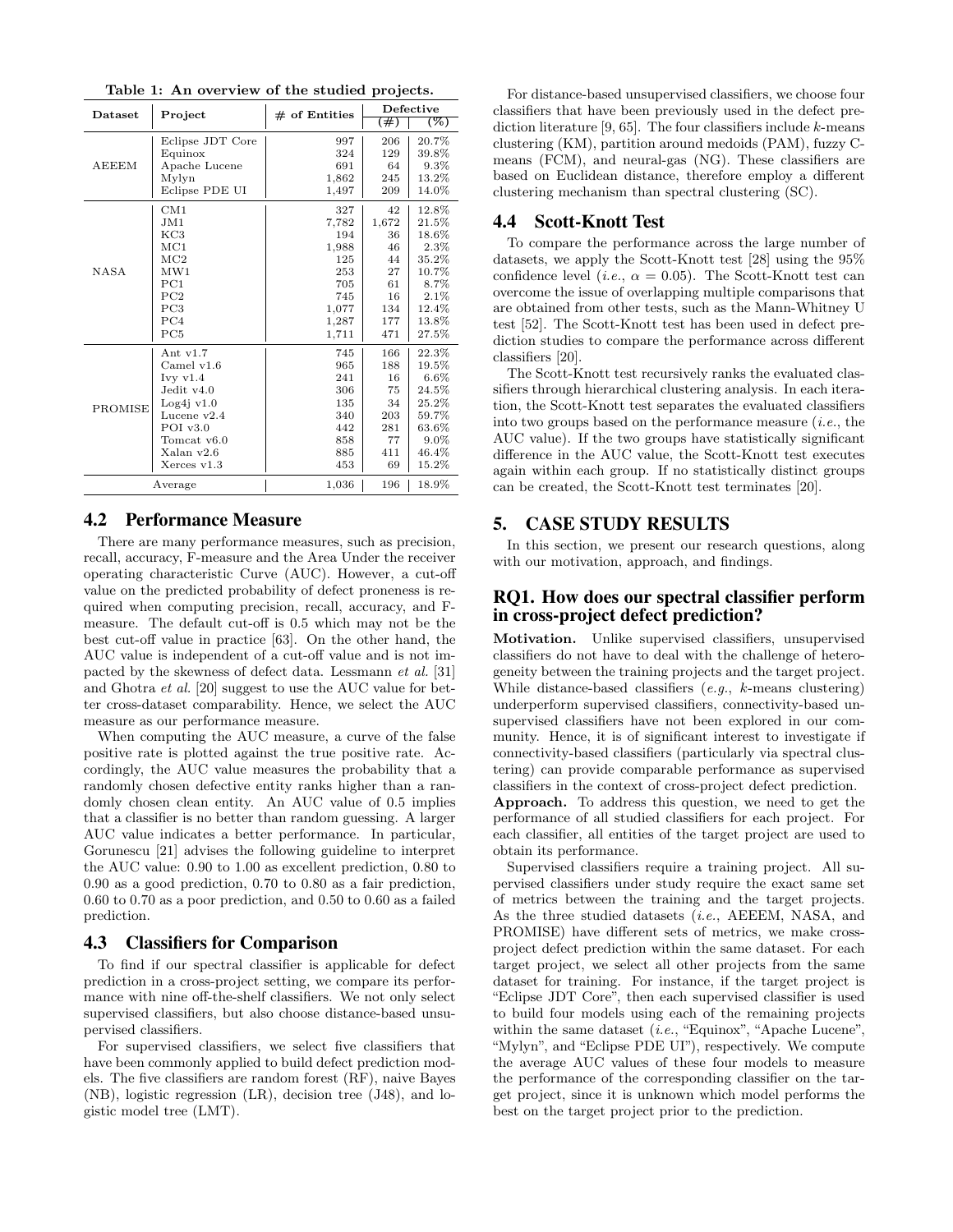

Figure 3: The boxplots of AUC values of all studied supervised (blue labels) and unsupervised (red labels) classifiers (for the abbreviations, see Section 4.3). Different colors represents different ranks  $(\text{red} > \text{yellow} > \text{green} > \text{blue}).$ 

Unsupervised classifiers do not require training projects. We directly apply the studied unsupervised classifiers on the target project. When do clustering, we create  $k$  clusters. We set  $k = 2$  for clustering, since this setting yields the best performance in defect prediction  $(e.g., [20])$ . In the resulting two clusters, one cluster is labelled as defective, and the other cluster is labelled as clean, using the heuristic that is described in Section 3.3.

To compare the predictive power among all classifiers, we apply the Scott-Knott test with the 95% confidence level to rank all classifiers across projects within the same dataset. We examine the Scott-Knott ranks per dataset. Furthermore, we perform one large Scott-Knott run where we input all the AUC values for all the classifiers across all datasets.

Findings. Our spectral classifier achieves good results for defect prediction in the cross-project setting. In general, our spectral classifier significantly outperforms all other unsupervised classifiers, and it has slightly better performance than the best supervised classifier under study (i.e., random forest).

Our spectral classifier ranks the first in all the three studied datasets. The colors in Figure 3 illustrate the ranks of all classifiers. The boxplots show the distribution of the AUC values of each classifier under study. Classifiers with boxplots of the same color are ranked at the same tier. The performances of classifiers in the same tier are not statistically distinct. Among all supervised and unsupervised classifiers, only two supervised classifiers (i.e., random forest and logistic model tree) are in the same ranking tier across all the three datasets as our spectral classifier.

The exact AUC values of the top four classifiers (i.e., our spectral classifier, random forest, naive Bayes, and logistic model tree) on each project are presented in Table 2. In particular, the median AUC values of the top four classifiers

Table 2: The AUC values of the top four classifiers in cross-project defect prediction (Bold font highlights the best performance).

| Dataset        | Project           | SC   | $_{\rm RF}$ | $_{\rm NB}$ | LMT  |
|----------------|-------------------|------|-------------|-------------|------|
|                | Eclipse JDT Core  | 0.83 | 0.81        | 0.68        | 0.75 |
|                | Equinox           | 0.81 | 0.70        | 0.66        | 0.71 |
| <b>AEEEM</b>   | Apache Lucene     | 0.79 | 0.76        | 0.72        | 0.70 |
|                | Mylyn             | 0.63 | 0.62        | 0.53        | 0.57 |
|                | Eclipse PDE UI    | 0.72 | 0.71        | 0.65        | 0.67 |
|                | CM1               | 0.67 | 0.66        | 0.66        | 0.62 |
|                | JM1               | 0.66 | 0.62        | 0.64        | 0.60 |
|                | $_{\rm KC3}$      | 0.64 | 0.65        | 0.62        | 0.63 |
|                | MC1               | 0.69 | 0.71        | 0.66        | 0.67 |
| NASA           | MC2               | 0.68 | 0.62        | 0.64        | 0.59 |
|                | MW1               | 0.70 | 0.67        | 0.70        | 0.67 |
|                | PC1               | 0.71 | 0.73        | 0.70        | 0.70 |
|                | PC2               | 0.78 | 0.76        | 0.73        | 0.79 |
|                | PC3               | 0.72 | 0.70        | 0.70        | 0.68 |
|                | PC4               | 0.65 | 0.67        | 0.63        | 0.67 |
|                | PC5               | 0.71 | 0.66        | 0.66        | 0.63 |
|                | Ant $v1.7$        | 0.79 | 0.75        | 0.77        | 0.75 |
|                | Camel $v1.6$      | 0.62 | 0.60        | 0.60        | 0.61 |
|                | $Ivv$ $v1.4$      | 0.70 | 0.71        | 0.68        | 0.70 |
|                | Jedit v4.0        | 0.79 | 0.74        | 0.75        | 0.73 |
| <b>PROMISE</b> | $Log4i$ v1.0      | 0.82 | 0.76        | 0.81        | 0.74 |
|                | Lucene v2.4       | 0.67 | 0.68        | 0.69        | 0.66 |
|                | POI $v3.0$        | 0.82 | 0.71        | 0.78        | 0.69 |
|                | Tomcat v6.0       | 0.80 | 0.78        | 0.80        | 0.77 |
|                | Xalan v2.6        | 0.54 | 0.66        | 0.60        | 0.62 |
|                | $X$ erces v $1.3$ | 0.77 | 0.69        | 0.70        | 0.71 |
|                | Median            | 0.71 | 0.70        | 0.68        | 0.68 |

across all projects under study are: 0.71, 0.70, 0.68 and 0.68, respectively.

We observe that distance-based unsupervised classifiers (e.g., k-means) do not perform as well as supervised classifiers. The poor performance of these distance-based classifiers may explain why unsupervised classifiers are not widely applied in defect prediction.

In summary, our results clearly show that applying connectivity-based unsupervised classification is a promising direction to tackle the heterogeneity challenge in cross-project defect prediction. Our connectivity-based unsupervised classifier is based on spectral clustering. We suspect that the success of spectral clustering is because defective entities are more similar to other defective entities than other clean entities in terms of the values of their various software metrics. Such intuition is supported through recent work by Menzies et al. [35] and Bettenburg et al. [4] on local defect prediction models.

Our spectral classifier performs the best among all studied classifiers that include five supervised and five unsupervised classifiers. Therefore, applying the connectivity-based unsupervised classification is a promising direction to tackle the challenge of heterogeneous data in cross-project defect prediction.

☞

✌

 $\overline{\phantom{0}}$ 

✍

# RQ2. Does our spectral classifier perform well in within-project defect prediction?

Motivation. In comparison to a cross-project setting, the chance of experiencing heterogeneous training and target data is much lower in a within-project setting. As unsupervised classifiers can save significant effort in defect data collection, we are interested to find if our connectivity-based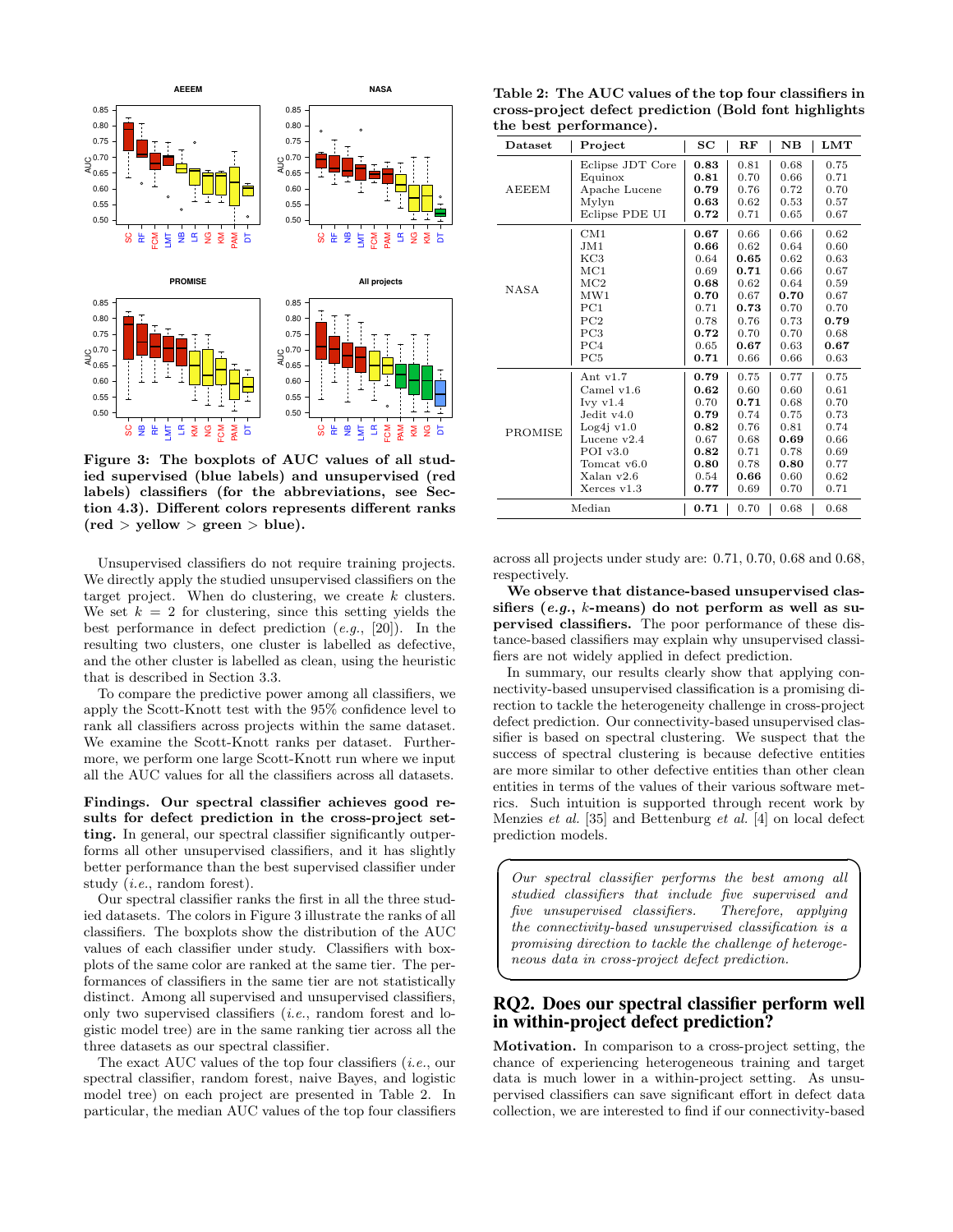Table 4: The average AUC values of the top five classifiers in both cross-project (CP) and within-project settings (WP). The column "diff" shows the difference between cross-project models and within-project models.

| Dataset        | Project          |      | RF   |         |      | LR   |         |      | SC        |          |      | <b>LMT</b> |          |      | NB        |          |
|----------------|------------------|------|------|---------|------|------|---------|------|-----------|----------|------|------------|----------|------|-----------|----------|
|                |                  | CP   | WP   | diff    | CP   | WP   | $di$ ff | CP   | <b>WP</b> | $di$ ff  | CP   | WP         | $di$ ff  | CP   | <b>WP</b> | $di$ ff  |
| <b>AEEEM</b>   | Eclipse JDT Core | 0.81 | 0.87 | 0.06    | 0.75 | 0.79 | 0.04    | 0.83 | 0.83      | $\theta$ | 0.75 | 0.82       | 0.07     | 0.68 | 0.74      | 0.06     |
|                | Equinox          | 0.70 | 0.84 | 0.14    | 0.61 | 0.64 | 0.03    | 0.81 | 0.80      | $-0.01$  | 0.71 | 0.79       | 0.08     | 0.66 | 0.72      | 0.06     |
|                | Apache Lucene    | 0.76 | 0.81 | 0.05    | 0.66 | 0.63 | $-0.03$ | 0.79 | 0.79      | $\theta$ | 0.70 | 0.78       | 0.08     | 0.72 | 0.74      | 0.02     |
|                | Mylyn            | 0.62 | 0.82 | 0.20    | 0.56 | 0.79 | 0.23    | 0.63 | 0.63      | $\theta$ | 0.57 | 0.78       | 0.21     | 0.53 | 0.65      | 0.12     |
|                | Eclipse PDE UI   | 0.71 | 0.78 | 0.07    | 0.66 | 0.73 | 0.07    | 0.72 | 0.72      | $\theta$ | 0.67 | 0.75       | 0.08     | 0.65 | 0.67      | 0.02     |
| <b>NASA</b>    | CM1              | 0.66 | 0.68 | 0.02    | 0.61 | 0.74 | 0.13    | 0.67 | 0.67      | $\theta$ | 0.62 | 0.65       | 0.03     | 0.66 | 0.67      | 0.01     |
|                | JM1              | 0.62 | 0.67 | 0.05    | 0.55 | 0.69 | 0.14    | 0.66 | 0.66      | $\theta$ | 0.60 | 0.68       | 0.08     | 0.64 | 0.65      | 0.01     |
|                | KC3              | 0.65 | 0.71 | 0.06    | 0.59 | 0.64 | 0.05    | 0.64 | 0.64      | $\theta$ | 0.63 | 0.63       | $\theta$ | 0.62 | 0.65      | 0.03     |
|                | MC1              | 0.71 | 0.81 | 0.10    | 0.64 | 0.74 | 0.10    | 0.69 | 0.69      | $\theta$ | 0.67 | 0.58       | $-0.09$  | 0.66 | 0.68      | 0.02     |
|                | MC2              | 0.62 | 0.65 | 0.03    | 0.54 | 0.66 | 0.12    | 0.68 | 0.67      | $-0.01$  | 0.59 | 0.67       | 0.08     | 0.64 | 0.66      | 0.02     |
|                | MW1              | 0.67 | 0.72 | 0.05    | 0.59 | 0.64 | 0.05    | 0.70 | 0.70      | $\theta$ | 0.67 | 0.63       | $-0.04$  | 0.70 | 0.71      | 0.01     |
|                | PC1              | 0.73 | 0.83 | 0.10    | 0.68 | 0.82 | 0.14    | 0.71 | 0.71      | $\theta$ | 0.70 | 0.75       | 0.05     | 0.70 | 0.68      | $-0.02$  |
|                | PC2              | 0.76 | 0.74 | $-0.02$ | 0.65 | 0.66 | 0.01    | 0.78 | 0.78      | $\theta$ | 0.79 | 0.53       | $-0.26$  | 0.73 | 0.71      | $-0.02$  |
|                | PC3              | 0.70 | 0.78 | 0.08    | 0.65 | 0.81 | 0.16    | 0.72 | 0.72      | $\theta$ | 0.68 | 0.71       | 0.03     | 0.70 | 0.73      | 0.03     |
|                | PC4              | 0.67 | 0.91 | 0.24    | 0.63 | 0.88 | 0.25    | 0.65 | 0.65      | $\theta$ | 0.67 | 0.88       | 0.21     | 0.63 | 0.74      | 0.11     |
|                | PC <sub>5</sub>  | 0.66 | 0.76 | 0.10    | 0.60 | 0.73 | 0.13    | 0.71 | 0.71      | $\theta$ | 0.63 | 0.72       | 0.09     | 0.66 | 0.68      | 0.02     |
| <b>PROMISE</b> | Ant v1.7         | 0.75 | 0.82 | 0.07    | 0.74 | 0.80 | 0.06    | 0.79 | 0.79      | $\theta$ | 0.75 | 0.81       | 0.06     | 0.77 | 0.78      | 0.01     |
|                | Camel $v1.6$     | 0.60 | 0.71 | 0.11    | 0.61 | 0.73 | 0.12    | 0.62 | 0.62      | $\theta$ | 0.61 | 0.69       | 0.08     | 0.60 | 0.67      | 0.07     |
|                | Ivv v1.4         | 0.71 | 0.67 | $-0.04$ | 0.69 | 0.55 | $-0.14$ | 0.70 | 0.70      | $\theta$ | 0.70 | 0.57       | $-0.13$  | 0.68 | 0.64      | $-0.04$  |
|                | Jedit $v4.0$     | 0.74 | 0.80 | 0.06    | 0.72 | 0.77 | 0.05    | 0.79 | 0.78      | $-0.01$  | 0.73 | 0.78       | 0.05     | 0.75 | 0.75      | 0        |
|                | Log4 $j$ v1.0    | 0.76 | 0.80 | 0.04    | 0.74 | 0.69 | $-0.05$ | 0.82 | 0.78      | $-0.04$  | 0.74 | 0.81       | 0.07     | 0.81 | 0.81      | $\theta$ |
|                | Lucene $v2.4$    | 0.68 | 0.77 | 0.09    | 0.65 | 0.75 | 0.10    | 0.67 | 0.66      | $-0.01$  | 0.66 | 0.75       | 0.09     | 0.69 | 0.73      | 0.04     |
|                | POI $v3.0$       | 0.71 | 0.88 | 0.17    | 0.70 | 0.83 | 0.13    | 0.82 | 0.81      | $-0.01$  | 0.69 | 0.83       | 0.14     | 0.78 | 0.82      | 0.04     |
|                | Tomcat v6.0      | 0.78 | 0.81 | 0.03    | 0.75 | 0.82 | 0.07    | 0.80 | 0.80      | $\theta$ | 0.77 | 0.81       | 0.04     | 0.80 | 0.80      | $\theta$ |
|                | Xalan v2.6       | 0.66 | 0.85 | 0.19    | 0.60 | 0.81 | 0.21    | 0.54 | 0.54      | $\theta$ | 0.62 | 0.81       | 0.19     | 0.60 | 0.76      | 0.16     |
|                | Xerces $v1.3$    | 0.69 | 0.83 | 0.14    | 0.72 | 0.77 | 0.05    | 0.77 | 0.77      | $\theta$ | 0.71 | 0.74       | 0.03     | 0.70 | 0.79      | 0.09     |
|                | Median           | 0.70 | 0.80 | 0.07    | 0.65 | 0.74 | 0.09    | 0.71 | 0.71      | 0        | 0.68 | 0.75       | 0.07     | 0.68 | 0.72      | 0.02     |

Table 3: Ranks of all studied classifiers for withinproject defect prediction based on 1,000 evaluations.

| Overall<br>ranks | Classifier                        | Median<br>rank                  | Average<br>rank              | Standard<br>deviation        |
|------------------|-----------------------------------|---------------------------------|------------------------------|------------------------------|
|                  | RF                                | 1                               | 1.42                         | 0.64                         |
| $\overline{2}$   | $_{LR}$<br>SС<br><b>LMT</b><br>NB | $\overline{2}$<br>3<br>3<br>3.5 | 3.19<br>3.35<br>3.42<br>3.54 | 2.15<br>1.67<br>1.94<br>1.27 |
| 3                | FCM                               | 6                               | 5.96                         | 1.08                         |
| $\overline{4}$   | <b>PAM</b><br>NG<br>DT<br>ΚM      | 6.5<br>7.5                      | 6.73<br>6.85<br>6.89<br>7.35 | 1.69<br>1.67<br>1.56<br>1.55 |

unsupervised classifier  $(i.e., the proposed spectral classifier)$ can still compete with supervised classifiers in a withinproject setting.

Approach. To evaluate the performance of supervised classifiers in a within-project setting, the essential step is to separate all entities of a project into two sets. One set is for training a model and the other one is the target set to apply the model. Both supervised and unsupervised classifiers are applied on the same target set of entities. The only difference is that supervised classifiers require an additional step to build a model from the training set of entities.

To create the training and target sets, we apply a two-fold cross validation (*i.e.*, a  $50:50$  random split) that has been previously applied in the defect prediction literature [39, 47]. For a 50:50 random split, each classifier is evaluated twice: 1) the first half is used as the training data while the other half is used as the target data; and 2) the second half is used as the training data while the first half is used as the target data. To deal with the randomness of sampling, we repeat the random splits for 500 times (i.e., 500 times of two-fold cross validation). In total, 1,000 evaluations are performed for each classifier on each project. To get the performance of each classifier on each project, we compute the average AUC value of the total 1,000 evaluations.

To find statistically distinct ranks of all classifiers, we follow the approach of Ghotra et al. [20] and perform a double Scott-Knott test. The double Scott-Knott test ensures a robust ranking of all classifiers across projects, regardless of their exact AUC values. The first Scott-Knott test is performed on each individual project to rank all classifiers based on their AUC values for that particular project. The obtained ranks are used in the second run of the Scott-Knott test to yield a global ranking of all classifiers across all studied projects.

Findings. Generally speaking, in a within-project setting, supervised classifiers outperform unsupervised classifiers. There is only one unsupervised classifier (i.e., our spectral classifier) among the top five classifiers.

The detailed rankings are presented in Table 3, including the global ranks of all classifiers across all projects, and the statistics (i.e., median, average, and standard deviation) of the ranks of each classifier as obtained in the first Scott-Knott test on the results of 1,000 evaluations. In particular, our spectral classifier has a median rank of 3, and is ranked in the same tier as three widely used classifiers, i.e., logistic regression, logistic model tree, and naive Bayes.

The actual AUC values of the top five classifiers  $(i.e.,$  random forest, logistic regression, our spectral classifier, logistic model tree, and naive Bayes) on each project are presented in Table 4. The AUC values in both cross-project and within-project settings are shown, as well as their difference (i.e., the AUC value in a within-project setting minus the AUC value in a cross-project setting).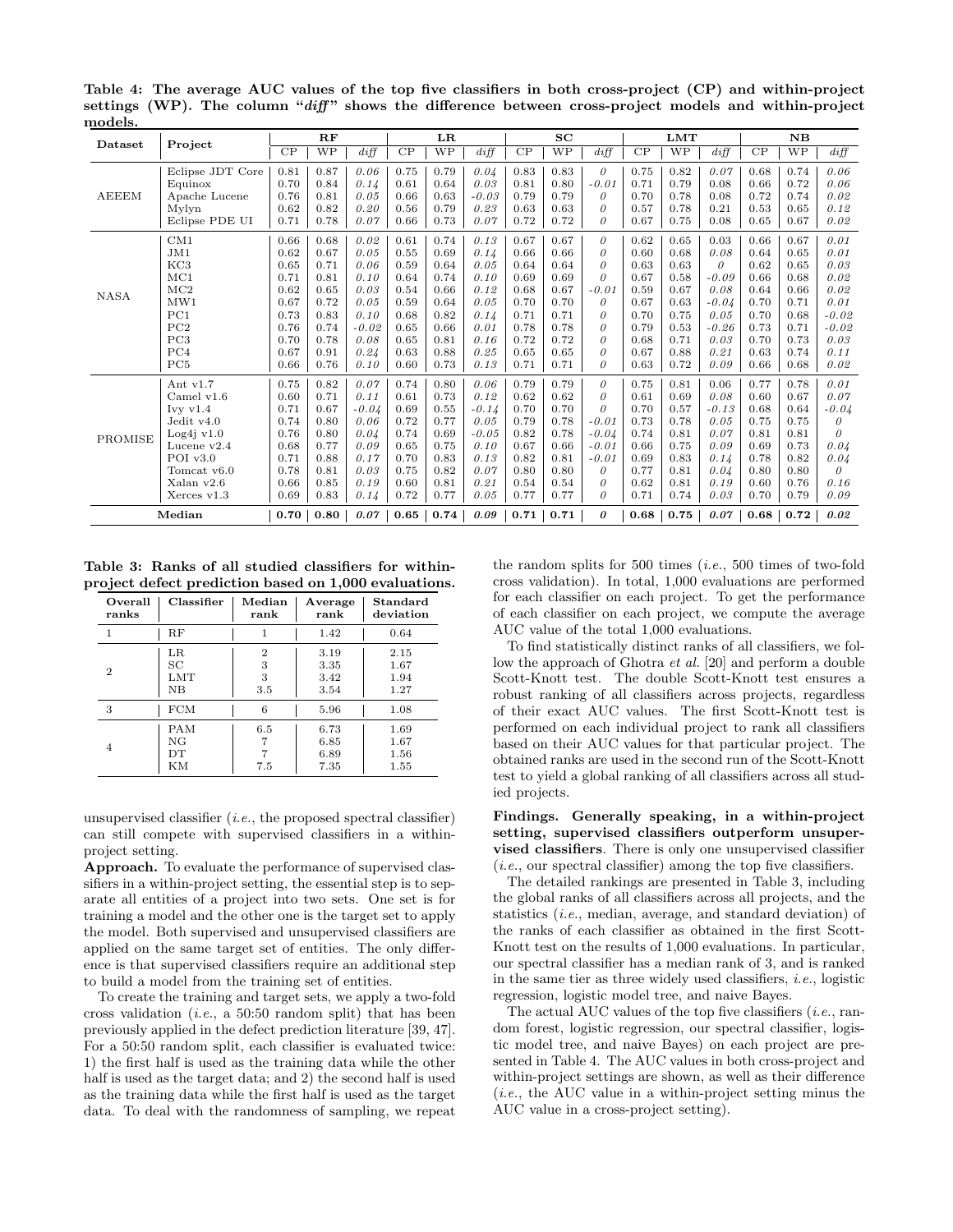

Figure 4: The regression lines of the performance difference of the top five classifiers between a withinproject setting and a cross-project setting over the ratio of defects of each project. (The dotted line is the horizontal base line.)

Our spectral classifier achieves almost the same predictive power between cross-project and withinproject settings across all projects under study, as shown in Table 4. The size of the target project in a within-project setting is only half of that in a cross-project setting, highlighting that our spectral classifier tends to be robust when the size of the target project changes.

A within-project model can sometimes significantly underperform a cross-project model, although a within-project model generally outperforms a crossproject model. For example, looking at Table 4, and for project "Ivy v1.4", the top four supervised classifiers experience a downgraded performance when changing from a crossproject setting to a within-project setting. In particular, the random forest classifier achieves an AUC value of 0.71 in a cross-project setting, but yields a lower AUC value of 0.67 in a within-project setting. We conjecture that the decrease in performance when changing to a within-project setting is caused by the low ratio of defects (i.e., the low percentage of defective entities) in the target project. For instance, project "Ivy v1.4" has a ratio of defects of 6.6% with only 16 defective entities. Similar observations are noted in other projects, such as "Apache Lucene" and "PC2".

Supervised classifiers tend to experience a performance decrease, if the ratio of defects becomes lower. To illustrate the relationships between the performance of each classifier and the ratio of defects, we plot regression lines of the performance difference of the top five classifiers over the ratio of defects in Figure 4. In comparison to supervised classifiers, our spectral clustering based classifier is more robust across a varying ratio of defects. One possible reason is that supervised classifiers experience a significant class-imbalance problem on these projects, while our spectral classifier is an unsupervised approach, therefore has no issue of classimbalance. We conjecture that, for projects with a low ratio of defects, our spectral clustering based classifier may be more suitable than the supervised classifiers.

In a within-project setting, our spectral classifier ranks in the second tier with only random forest ranking in the first tier. However, our spectral classifier may be more suitable for projects with heavily imbalanced (i.e., very low percentage of defective entities) defect data.

✟

✠

☛

 $\searrow$ 

# 6. WHY DOES IT WORK?

In this section, we present an in-depth analysis to understand why our spectral classifier, which is a connectivitybased classifier, achieves good results in defect prediction. As aforementioned, spectral clustering separates all entities in a project based on the connections among entities. We conjecture that software entities may reside within two "social network"-like communities: 1) one community is formulated by defective entities; and 2) the other one is established by clean entities.

## 6.1 Essential Definitions

Community definition. We define a community as a set of members (i.e., software entities) that have much stronger connections with each other than with members from other communities. A connection is basically an edge in a graph, as mentioned in Section 2.3. We define an edge between entities  $i$  and  $j$  using Equation (2).

$$
e_{ij} = \mathbb{1}(w_{ij})\tag{2}
$$

where  $\mathbb{1}(w_{ij}) = 1$  if  $w_{ij} > 0$ , and  $\mathbb{1}(w_{ij}) = 0$  otherwise.

As described in Section 2.3,  $w_{ij}$  represents the similarity or the correlation between entities i and j. Hence,  $e_{ij}$  equals to 1, if there is a positive correlation between entities  $i$  and j. We denote the set of all edges as E, then  $E = \{e_{ij}\}.$ 

We construct the community as follows. For each project, we partition the entities into two sets based on their defect proneness. We use  $V_d$  to denote the set of actual defective entities, and  $V_c$  to denote the set of actual clean entities. A software entity can be either defective or clean. Hence, there is no overlap between  $V_d$  and  $V_c$ , and the union of  $V_d$ and  $V_c$  contains all entities within the same project.

Connectivity measurement. We define  $deg^{dd}$ , the total degree of all defective entities, using Equation (3). We define  $deg^{dd}$ , the total degree of all clean entities, using Equation (4). Similarly, we define  $deg^{cd}$ , the total number of edges between each pair of defective and clean entities, using Equation (5).

$$
deg^{dd} = \sum_{i \in V_d} \sum_{j \in V_d} e_{ij}, \quad j \neq i
$$
 (3)

$$
deg^{cc} = \sum_{i \in V_c} \sum_{j \in V_c} e_{ij}, \quad j \neq i
$$
 (4)

$$
deg^{cd} = \sum_{i \in V_c} \sum_{j \in V_d} e_{ij}
$$
 (5)

To measure the connectivity among entities within  $V_d$  or  $V_c$ , or between  $V_d$  and  $V_c$ , we further define the ratio of edges (i.e., connections) as follows.

$$
\phi^{dd} = \frac{deg^{dd}}{|V_d|(|V_d|-1)}\tag{6}
$$

$$
\phi^{cc} = \frac{deg^{cc}}{|V_c|(|V_c| - 1)}\tag{7}
$$

$$
\phi^{cd} = \frac{deg^{cd}}{|V_c||V_d|} \tag{8}
$$

To illustrate the computation, we present an example in Figure 5. There are three defective and four clean entities. Each defective entity has connections to all other two defective entities. Hence,  $deg^{dd} = 2 + 2 + 2 = 6$  and  $\phi^{dd} = \frac{6}{3 \times 2} =$ 1.000. Similarly, we can get  $deg^{cc} = 2 + 2 + 2 + 2 = 8$  and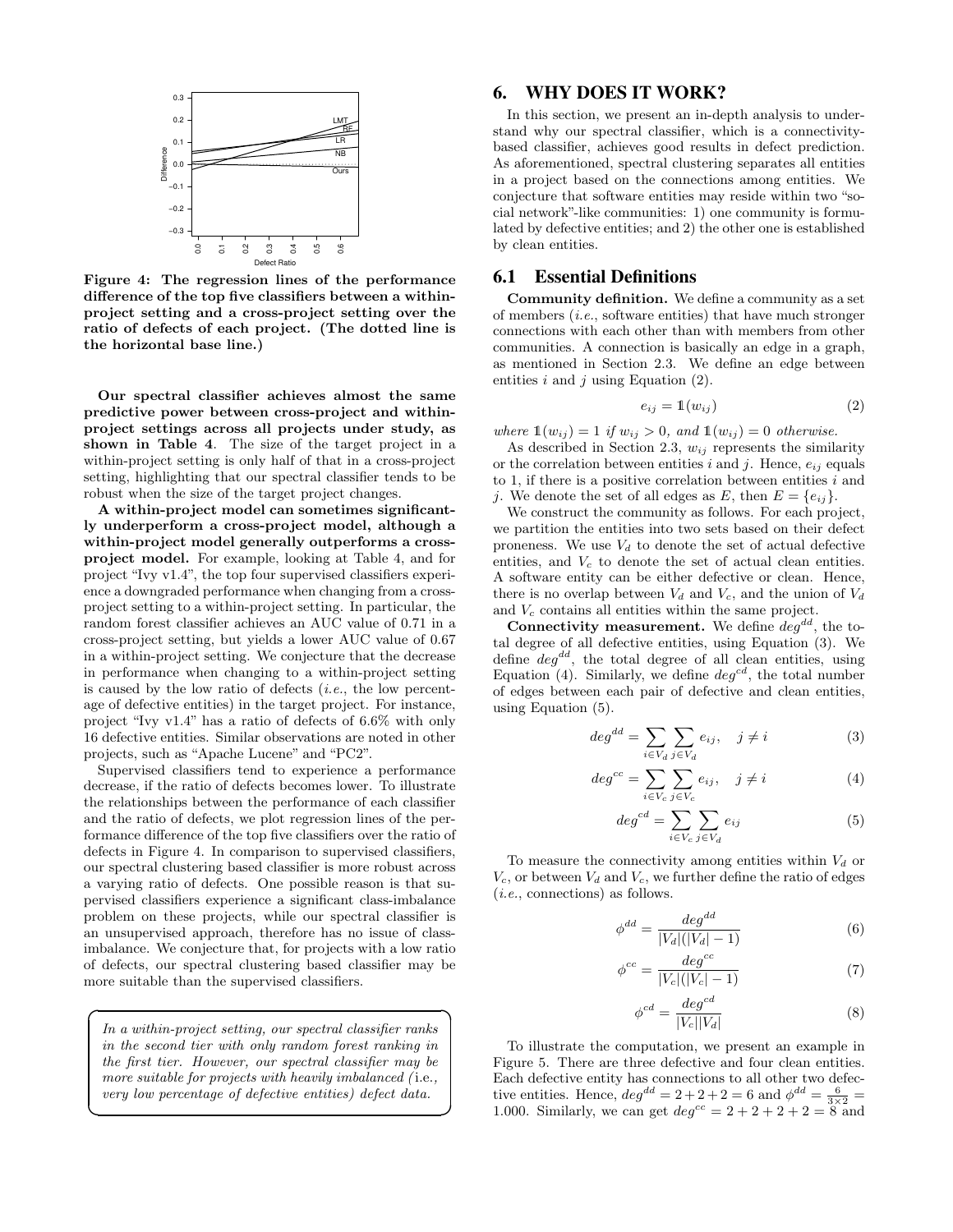

Figure 5: Illustrating example of computing the ra- ${\rm tio\,\, of\,\, edges}\,\, (i.e.,\, \phi^{dd},\, \phi^{cc},\, \phi^{cd}).$ 

$$
\phi^{cc} = \frac{8}{4 \times 3} = 0.667
$$
, and  $deg^{cd} = 2$  and  $\phi^{cd} = \frac{2}{4 \times 3} = 0.167$ .

## 6.2 Hypotheses

For each project, we compute the ratios  $\phi^{dd}$ ,  $\phi^{cc}$ , and  $\phi^{cd}$  based on the actual defect proneness. To compare the connectivity among entities across all projects under study, we test the following hypotheses:

 $H0<sub>1</sub>$ : there is no difference in the ratios of connections from defective entities to other defective entities  $(\phi^{dd})$  and clean entities  $\phi^{cd}$ .

 $H0<sub>2</sub>$ : there is no difference in the ratios of connections from clean entities to other clean entities  $(\phi^{cc})$  and defective entities  $\phi^{cd}$ .

Hypotheses  $H0_1$  and  $H0_2$  are two sided and paired, since each project has three unique values:  $\phi^{dd}$ ,  $\phi^{cc}$ , and  $\phi^{cd}$ . To test the hypotheses, we apply paired Mann-Whitney U test using the 95% confidence level (*i.e.*,  $\alpha$  < 0.05). We further compute the Cliff's  $\delta$  [50] as the effect size to quantify the difference. Both the Mann-Whitney U test and the Cliff's  $\delta$ are non-parametric statistical methods, and do not require a particular distribution of assessed variables. An effect size is large, if Cliff's  $|\delta| \geq 0.474$  [50].

#### 6.3 Empirical Findings

We observe that in general the connections between defective and clean entities are weaker than the connection among defective entities and the connections among clean entities. Table 5 presents the detailed values of our three measures (*i.e.*,  $\phi^{cc}$ ,  $\phi^{cd}$ , and  $\phi^{dd}$ ) for each project. For instance, in project "Eclipse JDT Core", the ratio of connections among defective entities  $\phi^{dd} = 0.564$ . The ratio of connections among clean entities  $\phi^{cc} = 0.614$ . These two ratios are significantly greater than the ratio of connections between clean and defective entities which is  $\phi^{cd} = 0.365.$ 

Defective entities have significantly stronger connections with other defective entities than with clean entities. The  $p$ value of the Mann-Whitney U test is is 4.20e-05, when comparing the ratios  $\phi^{dd}$  and  $\phi^{cd}$  across all projects. The difference is large, as the corresponding Cliff's  $|\delta|$  is 0.654>0.474.

Similarly, clean entities have significantly stronger connections with other clean entities than with defective entities (*i.e.*, the *p*-value of the Mann-Whitney U test is  $8.55e-06$ ). The difference is also large, as Cliff's  $|\delta|$  is 0.769>0.474.

As a summary, our observation indicates that either defective or clean entities are similar in terms of metric values, but

Table 5: The values of  $\phi^{cc}$ ,  $\phi^{cd}$ , and  $\phi^{dd}$  for each project. (Bold font highlights the minimum value per row).

| Dataset        | Project          | $\phi^{cc}$ | $\phi^{cd}$ | $\phi^{dd}$ |
|----------------|------------------|-------------|-------------|-------------|
|                | Eclipse JDT Core | 0.614       | 0.365       | 0.564       |
|                | Equinox          | 0.694       | 0.443       | 0.470       |
| <b>AEEEM</b>   | Apache Lucene    | 0.554       | 0.374       | 0.556       |
|                | Mylyn            | 0.575       | 0.442       | 0.489       |
|                | Eclipse PDE UI   | 0.576       | 0.426       | 0.512       |
|                | CM1              | 0.616       | 0.497       | 0.502       |
|                | JM1.             | 0.628       | 0.515       | 0.519       |
|                | $_{\rm KC3}$     | 0.585       | 0.498       | 0.477       |
|                | MC1              | 0.572       | 0.437       | 0.540       |
| <b>NASA</b>    | MC2              | 0.646       | 0.495       | 0.496       |
|                | MW1              | 0.551       | 0.439       | 0.546       |
|                | PC1              | 0.594       | 0.470       | 0.556       |
|                | PC2              | 0.594       | 0.442       | 0.602       |
|                | PC <sub>3</sub>  | 0.586       | 0.450       | 0.593       |
|                | PC <sub>4</sub>  | 0.583       | 0.489       | 0.577       |
|                | PC5              | 0.714       | 0.574       | 0.588       |
|                | Ant $v1.7$       | 0.522       | 0.398       | 0.606       |
|                | Camel $v1.6$     | 0.487       | 0.455       | 0.481       |
|                | $Ivv$ $v1.4$     | 0.482       | 0.417       | 0.508       |
|                | Jedit v4.0       | 0.504       | 0.402       | 0.536       |
| <b>PROMISE</b> | Log4i v1.0       | 0.538       | 0.368       | 0.535       |
|                | Lucene v2.4      | 0.542       | 0.438       | 0.459       |
|                | POI $v3.0$       | 0.605       | 0.390       | 0.537       |
|                | Tomcat v6.0      | 0.485       | 0.380       | 0.630       |
|                | Xalan v2.6       | 0.540       | 0.439       | 0.438       |
|                | Xerces $v1.3$    | 0.488       | 0.394       | 0.504       |
|                | Median           | 0.576       | 0.439       | 0.536       |

defective and clean entities are less likely to experience similar metric values. In other words, there roughly exist two communities based on defect proneness. Entities within the same community have stronger connections than cross communities. This may be the reason as to why the proposed connectivity-based unsupervised classifier (i.e., our spectral classifier) achieves empirically good results in defect prediction.

There roughly exist two communities of entities: defective community and a clean community of entities. Within-community connections are significantly stronger than cross-community connections.

✟

✠

# 7. THREATS TO VALIDITY

☛

 $\overline{\phantom{0}}$ 

In this section, we describe the threats to validity of our study under common guidelines by Yin [61].

Threats to conclusion validity concern the relation between the treatment and the outcome. The major threat is that we only compare our approach with off-the-shelf classifiers. Future work should explore state-of-the-art cross project defect classifiers. Unfortunately the implementation of such specialized classifiers are rarely available and often require a considerable amount of setup – making them hard for practitioners to easily adopt. Hence we chose to compare against commonly used and readily available classifiers.

Threats to internal validity concern our selection of subject systems and analysis methods. We select 26 projects that have been commonly used in the defect prediction literature. These projects are from different domains, include both open source and industrial projects, and have different sets of metrics. However, evaluating our approach on a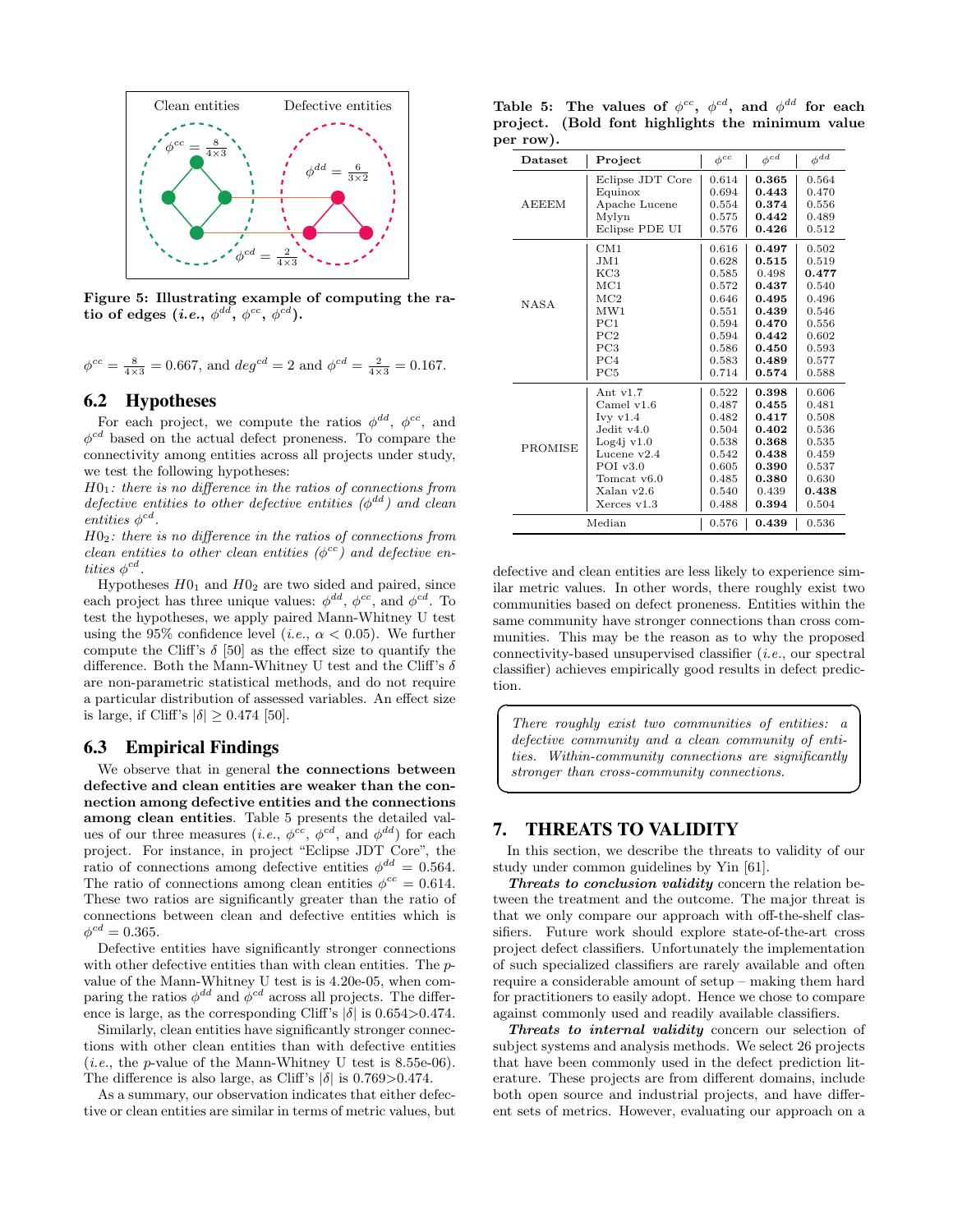large scale of projects is always desirable. Nevertheless our findings raise a very poignant point about the importance of exploring connectivity-based unsupervised classifiers in future defection prediction research. Moreover, the simplicity of our approach makes exploring it in future studies as a very lightweight and simple step to perform.

Threats to external validity concern the possibility to generalize our results. Our approach only requires software metrics that can be computed in a standard way by publicly available tools. However, only metrics that are collected in the three data sets are applied in our experiments. Replication studies using different sets of metrics may prove fruitful.

Threats to reliability validity concern the possibility of replicating this study. All the three studied data sets are publicly available. Moreover, the  $R$  implementation of our approach is provided in Appendix A.

# 8. CONCLUSION

As new or small projects do not have sufficient training data, cross-project defect prediction has attracted great interest from both researchers and practitioners (e.g., [26, 27, 32, 34, 35, 41, 57, 58]). The major challenge in cross-project defect prediction is the heterogeneity between the training projects and the target project (e.g., different distributions of metric values [13, 41] and different sets of metrics [40]).

This study brings a new insight to tackle this challenge using connectivity-based unsupervised classifiers. Unsupervised classifiers do not require any training data, and therefore have no issue of heterogeneity. Apart from distancebased unsupervised classifiers (e.g., k-means clustering), the connectivity-based unsupervised classifiers assume that defective entities tend to cluster around the same area, a similar intuition as the recent work on local prediction models by Menzies et al. [35] and Bettenburg et al. [4].

To evaluate the performance of our proposed spectral classifier, we perform experiments using 26 projects from three publicly available datasets (i.e., AEEEM [14], NASA [42], and PROMISE [29]). The results show that the proposed connectivity-based unsupervised classifier (i.e., our spectral classifier) achieves impressive performance in a cross-project setting. Specifically, our spectral classifier ranks as one of the top classifiers among five supervised classifiers (e.g., random forest) and five unsupervised classifiers  $(e.g., k-means)$ . In a within-project setting, our spectral classifier ranks in the second tier, the same as three widely used supervised classifiers (e.g., logistic regression, logistic model tree, and naive Bayes) with random forest as the only classifier in the first tier.

As a summary, our contributions are as follows:

- Demonstrating that connectivity-based unsupervised classification (particularly via spectral clustering) performs well in a cross-project setting. Our experiments show that our connectivitybased unsupervised classifier (via spectral clustering) can achieve similar or better performance than several commonly used supervised and unsupervised classifiers. We believe that unsupervised classification holds great promise in defect prediction, especially in a crossproject setting and for highly skewed within-project settings.
- Demonstrating the existence of two (defective and clean) separated communities of software

entities based on the connectivity between the entities in each community. We believe that this observation highlights the importance for the software engineering research community to explore more advanced techniques for unsupervised defect prediction instead of current strong reliance on supervised classifiers.

# APPENDIX

# A. R IMPLEMENTATION OF OUR SPEC-TRAL CLASSIFIER

In Listing 1, we present the  $R$  implementation of our spectral classifier.

| Listing 1: $R$ implementation of our approach. |  |
|------------------------------------------------|--|
|------------------------------------------------|--|

```
spectral_clustering_based_classifier <- function (A) {
        # Normalize software metrics.
        normal = apply(A, 2, function(x)({x-mean(x)})/sd(x)})4 # Construct the weighted adjacency matrix W.<br>5 W = normA %*% t(normA)
        # Set all negative values to zero.
        W [W < 0] = 0# Set the self-similarity to zero.
        W = W - diag(diag(W))10 # Construct the symmetric Laplacian matrix Lsym.
11 Dnsqrt = diag(1/\sqrt{\sqrt{1 + \left(\frac{1}{\sqrt{1 + \left(\frac{1}{\sqrt{1 + \left(\frac{1}{\sqrt{1 + \left(\frac{1}{\sqrt{1 + \left(\frac{1}{\sqrt{1 + \left(\frac{1}{\sqrt{1 + \left(\frac{1}{\sqrt{1 + \left(\frac{1}{\sqrt{1 + \left(\frac{1}{\sqrt{1 + \left(\frac{1}{\sqrt{1 + \left(1 + \left(\frac{1}{\sqrt{1 + \left(1 + \left(1 + \left(1 + \left(1 + \frac{1}{\sqrt{1 + \left(1 + \left(1 + \left(1 + \frac{1}{\sqrt{1 + \left(12 \vert \quad I = \text{diag}(\text{rep}(1, \text{ nrow}(W)))13 Lsym = I - Dnsqrt \frac{13}{18} W \frac{14\%}{18} Dnsqrt
        # Perform the eigendecomposition
15 ret_egn = eigen (Lsym, symmetric=TRUE)
        # Pick up the second smallest eigenvector.
17 v1 = Dnsqrt \frac{2*}{2} ret_egn$vectors [, nrow (W)-1]
18 v1 = v1 / \sqrt{sqrt(x1^2)}19 # Divide the data set into two clusters.
20 defect_proneness = (v1>0)21 # Label the defective and clean clusters.
\begin{array}{c|c} 22 & \mathbf{rs} = \mathbf{rows}\ \text{if (mean (rs [v1>0])} & \mathbf{sm} \end{array}if(\text{mean}(rs[v1>0]) < \text{mean}(rs[v1<0]))24 defect_proneness = (v1<0)<br>25 # Return the defect proneness
        # Return the defect proneness.
\begin{array}{c|c} 26 & \texttt{defect}_{\texttt{\_}propeness} \\ 27 & \texttt{\_}p \end{array}\mathcal{F}
```
## References

- [1] G. Abaei, Z. Rezaei, and A. Selamat. Fault prediction by utilizing self-organizing Map and Threshold. In *2013 IEEE International Conference on Control System, Computing and Engineering*, pages 465–470. IEEE, Nov. 2013.
- [2] C. C. Aggarwal, editor. *Data Classification: Algorithms and Applications*. CRC Press, 2014.
- [3] O. F. Arar and K. Ayan. Software defect prediction using cost-sensitive neural network. *Applied Soft Computing*, 33:263–277, Aug. 2015.
- [4] N. Bettenburg, M. Nagappan, and A. E. Hassan. Think locally, act globally: Improving defect and effort prediction models. In *Proceedings of the 9th IEEE Working Conference on Mining Software Repositories*, MSR '12, pages 60– 69, June 2012.
- [5] P. Bishnu and V. Bhattacherjee. Software fault prediction using quad tree-based k-means clustering algorithm. *IEEE Transactions on Knowledge and Data Engineering*, 24(6):1146–1150, June 2012.
- [6] P. Blanchard and D. Volchenkov. *Mathematical Analysis of Urban Spatial Networks*. Springer Berlin Heidelberg, Heidelberg, Germany, 2009.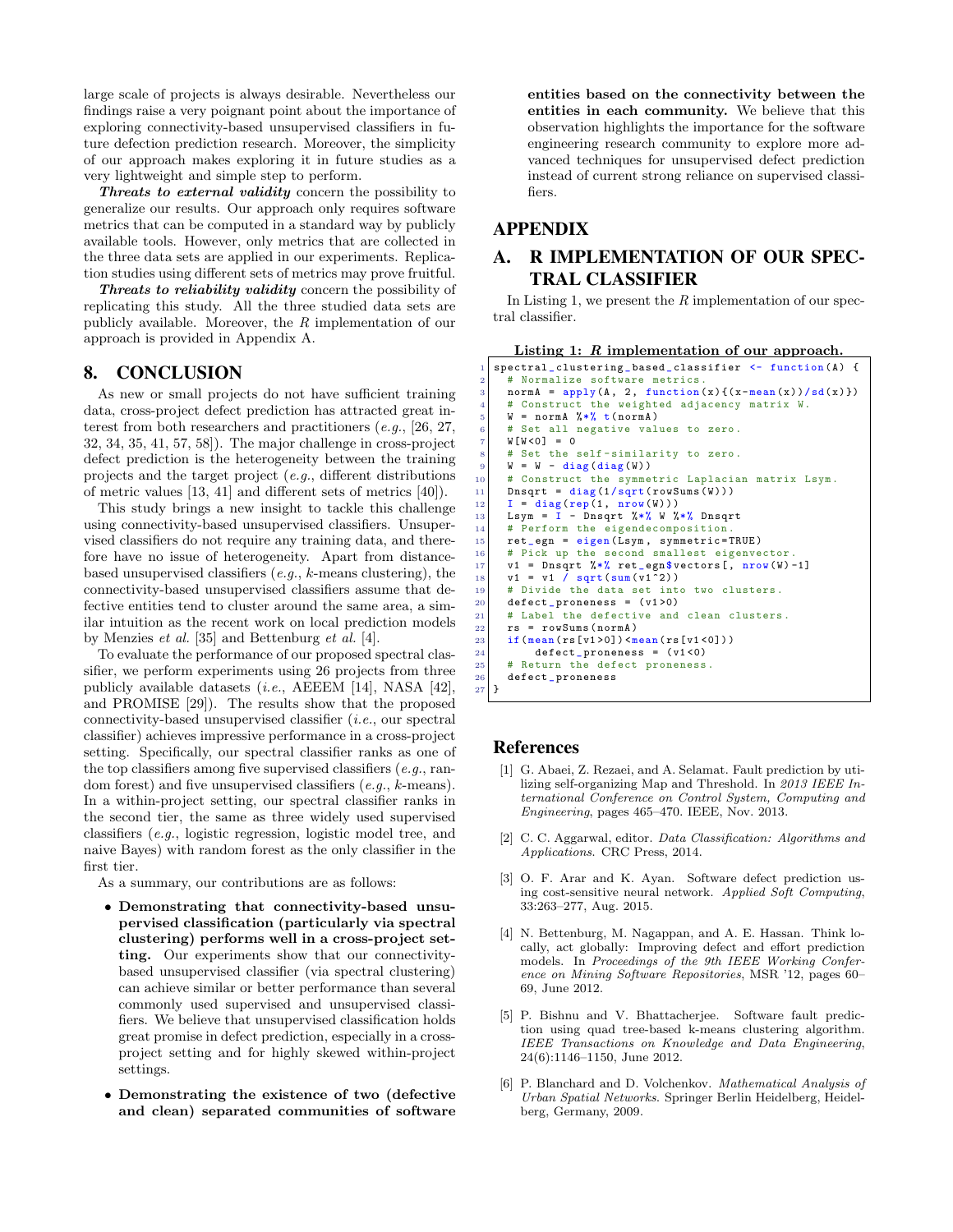- [7] S. P. Borgatti and M. G. Everett. Models of core/periphery structures. *Social Networks*, 21(4):375 – 395, 2000.
- [8] L. C. Briand, W. L. Melo, and J. Wüst. Assessing the applicability of fault-proneness models across object-oriented software projects. *IEEE Transactions on Software Engineering*, 28(7):706–720, July 2002.
- [9] C. Catal, U. Sevim, and B. Diri. Metrics-driven software quality prediction without prior fault data. In S.-I. Ao and L. Gelman, editors, *Electronic Engineering and Computing Technology*, volume 60 of *Lecture Notes in Electrical Engineering*, pages 189–199. Springer Netherlands, 2010.
- [10] C. Catal, U. Sevim, and B. Diri. Practical development of an Eclipse-based software fault prediction tool using Naive Bayes algorithm. *Expert Systems with Applications*, 38(3):2347–2353, Mar. 2011.
- [11] E. Ceylan, F. Kutlubay, and A. Bener. Software Defect Identification Using Machine Learning Techniques. In *32nd EUROMICRO Conference on Software Engineering and Advanced Applications (EUROMICRO'06)*, pages 240– 247. IEEE, 2006.
- [12] L. Chen, B. Fang, Z. Shang, and Y. Tang. Negative samples reduction in cross-company software defects prediction. *Information and Software Technology*, 62:67–77, June 2015.
- [13] A. Cruz and K. Ochimizu. Towards logistic regression models for predicting fault-prone code across software projects. In *Proceedings of the 3rd International Symposium on Empirical Software Engineering and Measurement*, pages 460–463, Oct. 2009.
- [14] M. D'Ambros, M. Lanza, and R. Robbes. An extensive comparison of bug prediction approaches. In *Proceedings of the 7th IEEE Working Conference on Mining Software Repositories*, pages 31–41. IEEE CS Press, May 2010.
- [15] M. D'Ambros, M. Lanza, and R. Robbes. Evaluating defect prediction approaches: a benchmark and an extensive comparison. *Empirical Software Engineering*, 17(4-5):531–577, Aug. 2012.
- [16] S. Deerwester, S. T. Dumais, G. W. Furnas, T. K. Landauer, and R. Harshman. Indexing by latent semantic analysis. *Journal of the American Society for Information Science*, 41(6):391–407, 1990.
- [17] I. S. Dhillon, Y. Guan, and B. Kulis. Kernel k-means: Spectral clustering and normalized cuts. In *Proceedings of the Tenth ACM SIGKDD International Conference on Knowledge Discovery and Data Mining*, pages 551–556. ACM, 2004.
- [18] M. Fagan. Design and code inspections to reduce errors in program development. *IBM Systems Journal*, 38(2.3):258– 287, 1999.
- [19] J. E. Gaffney. Estimating the number of faults in code. *IEEE Transactions on Software Engineering*, SE-10(4):459– 464, July 1984.
- [20] B. Ghotra, S. McIntosh, and A. E. Hassan. Revisiting the impact of classification techniques on the performance of defect prediction models. In *Proceedings of the 37th IEEE International Conference on Software Engineering*, volume 1, pages 789–800, May 2015.
- [21] F. Gorunescu. *Data mining concepts, models and techniques*. Springer, Berlin, 2011.
- [22] D. Gray, D. Bowes, N. Davey, Y. Sun, and B. Christianson. The misuse of the nasa metrics data program data sets for automated software defect prediction. In *Proceedings of the 15th Annual Conference on Evaluation Assessment in Software Engineering (EASE 2011)*, pages 96–103, April 2011.
- [23] T. Hall, S. Beecham, D. Bowes, D. Gray, and S. Counsell. A systematic literature review on fault prediction performance in software engineering. *IEEE Transactions on Software Engineering*, 38(6):1276–1304, Nov. 2012.
- [24] J. Han, M. Kamber, and J. Pei. *Data Mining: concepts and techniques*. Morgan Kaufmann, Boston, 3 edition, 2012.
- [25] A. E. Hassan. Predicting faults using the complexity of code changes. In *Proceedings of the 31st IEEE International Conference on Software Engineering*, pages 78 –88, 2009.
- [26] Z. He, F. Peters, T. Menzies, and Y. Yang. Learning from open-source projects: An empirical study on defect prediction. In *ACM / IEEE International Symposium on Empirical Software Engineering and Measurement*, pages 45–54, Oct. 2013.
- [27] Z. He, F. Shu, Y. Yang, M. Li, and Q. Wang. An investigation on the feasibility of cross-project defect prediction. *Automated Software Engineering*, 19(2):167–199, June 2012.
- [28] E. G. Jelihovschi, J. C. Faria, and I. B. Allaman. Scottknott: A package for performing the scott-knott clustering algorithm in r. *Trends in Applied and Computational Mathematics*, 15(1):3–17, 2014.
- [29] M. Jureczko and L. Madeyski. Towards identifying software project clusters with regard to defect prediction. In *Proceedings of the 6th International Conference on Predictive Models in Software Engineering*, pages 9:1–9:10, 2010.
- [30] B. Kitchenham, L. Pickard, and S. Linkman. An evaluation of some design metrics. *Software Engineering Journal*, 5(1):50–58, Jan 1990.
- [31] S. Lessmann, B. Baesens, C. Mues, and S. Pietsch. Benchmarking classification models for software defect prediction: A proposed framework and novel findings. *IEEE Transactions on Software Engineering (TSE)*, 34(4):485–496, 2008.
- [32] M. Li, H. Zhang, R. Wu, and Z.-H. Zhou. Sample-based software defect prediction with active and semi-supervised learning. *Automated Software Engineering*, 19(2):201–230, June 2012.
- [33] U. Luxburg. A tutorial on spectral clustering. *Statistics and Computing*, 17(4):395–416, Dec. 2007.
- [34] Y. Ma, G. Luo, X. Zeng, and A. Chen. Transfer learning for cross-company software defect prediction. *Information and Software Technology*, 54(3):248–256, Mar. 2012.
- [35] T. Menzies, A. Butcher, A. Marcus, T. Zimmermann, and D. Cok. Local vs. global models for effort estimation and defect prediction. In *Proceedings of the 2011 26th IEEE/ACM International Conference on Automated Software Engineering*, ASE '11, pages 343–351. IEEE Computer Society, 2011.
- [36] B. Mohar. The laplacian spectrum of graphs. In *Graph Theory, Combinatorics, and Applications*, pages 871–898. Wiley, 1991.
- [37] R. Moser, W. Pedrycz, and G. Succi. A comparative analysis of the efficiency of change metrics and static code attributes for defect prediction. In *Proceedings of the 30th International Conference on Software Engineering*, pages 181–190. ACM, May 2008.
- [38] R. Mullen and S. Gokhale. Software Defect Rediscoveries: A Discrete Lognormal Model. In *Proceedings of the 16th IEEE International Symposium on Software Reliability Engineering*, pages 203–212. IEEE, 2005.